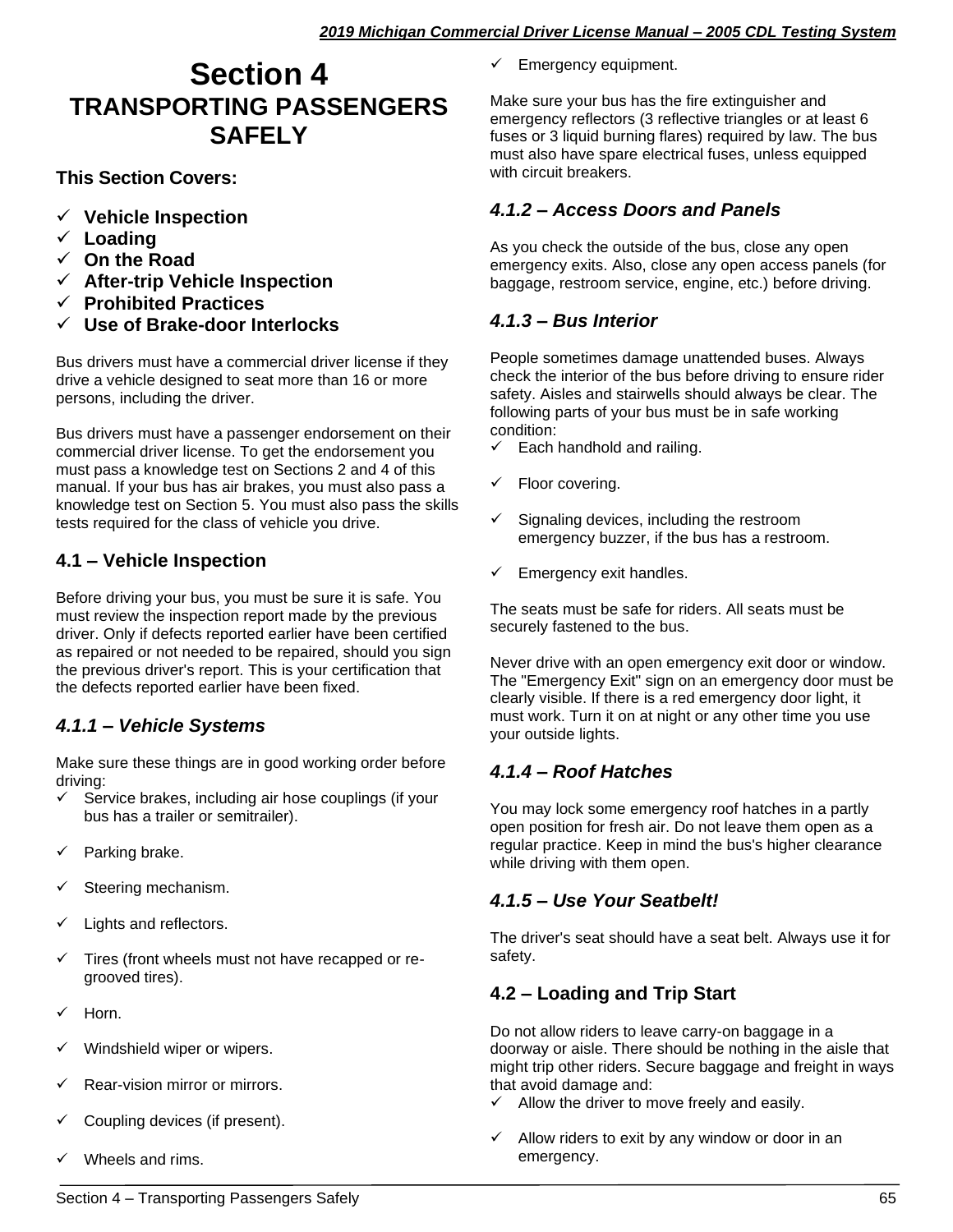#### *2019 Michigan Commercial Driver License Manual – 2005 CDL Testing System*

✓ Protect riders from injury if carry-ons fall or shift.

### *4.2.1 – Hazardous Materials*

Watch for cargo or baggage containing hazardous materials. Most hazardous materials cannot be carried on a bus.

The Federal Hazardous Materials Table shows which materials are hazardous. They pose a risk to health, safety, and property during transportation. The rules require shippers to mark containers of hazardous material with the material's name, identification number, and hazard label. There are nine different four-inch, diamond-shaped hazard labels. See Figure 4.1. Watch for the diamondshaped labels. Do not transport any hazardous material unless you are sure the rules allow it.

| <b>Hazard Class Definitions</b> |                                                 |                                        |
|---------------------------------|-------------------------------------------------|----------------------------------------|
| <b>Class</b>                    | <b>Class Name</b>                               | <b>Example</b>                         |
| 1                               | Explosives                                      | Ammunition, Dynamite, Fireworks        |
| $\mathbf{2}$                    | Gases                                           | Propane, Oxygen, Helium                |
| 3                               | Flammable                                       | Gasoline Fuel, Acetone                 |
| 4                               | Flammable Solids                                | Matches, Fuses                         |
| 5                               | Oxidizers                                       | Ammonium Nitrate, Hydrogen<br>Peroxide |
| 6                               | Poisons                                         | Pesticides, Arsenic                    |
| 7                               | Radioactive                                     | Uranium, Plutonium                     |
| 8                               | Corrosives                                      | Hydrochloric Acid, Battery Acid        |
| 9                               | Miscellaneous<br>Hazardous<br>Materials         | Formaldehyde, Asbestos                 |
| <b>None</b>                     | ORM-D<br>(Other Regulated<br>Material-Domestic) | Hair Spray or Charcoal                 |
| <b>None</b>                     | Combustible<br>Liquids                          | Fuel Oils, Lighter Fluid               |

**Figure 4.1**

#### *4.2.2 – Forbidden Hazardous Materials*

Buses may carry small-arms ammunition labeled ORM-D, emergency hospital supplies, and drugs. You can carry small amounts of some other hazardous materials if the shipper cannot send them any other way. Buses must never carry:<br>  $\checkmark$  Division

- Division 2.3 poison gas, liquid Class 6 poison, tear gas, irritating material.
- $\checkmark$  More than 100 pounds of solid Class 6 poisons.
- Explosives in the space occupied by people, except small arms ammunition.
- Labeled radioactive materials in the space occupied by people.

 $\checkmark$  More than 500 pounds total of allowed hazardous materials, and no more than 100 pounds of any one class.

Riders sometimes board a bus with an unlabeled hazardous material. Do not allow riders to carry on common hazards such as car batteries or gasoline.

#### *4.2.3 – Standee Line*

No rider may stand forward of the rear of the driver's seat. Buses designed to allow standing must have a two-inch line on the floor or some other means of showing riders where they cannot stand. This is called the standee line. All standing riders must stay behind it.

### *4.2.4 – At Your Destination*

When arriving at the destination or intermediate stops announce:

- ✓ The location.
- $\checkmark$  Reason for stopping.
- Next departure time.
- Bus number.

Remind riders to take carry-ons with them if they get off the bus. If the aisle is on a lower level than the seats, remind riders of the step-down. It is best to tell them before coming to a complete stop.

Charter bus drivers should not allow riders on the bus until departure time. This will help prevent theft or vandalism of the bus.

## **4.3 – On the Road**

#### *4.3.1 – Passenger Supervision*

Many charter and intercity carriers have passenger comfort and safety rules. Mention rules about smoking, drinking, or use of radio and tape players at the start of the trip. Explaining the rules at the start will help to avoid trouble later on.

While driving, scan the interior of your bus as well as the road ahead, to the sides, and to the rear. You may have to remind riders about rules, or to keep arms and heads inside the bus.

#### *4.3.2 – At Stops*

Riders can stumble when getting on or off, and when the bus starts or stops. Caution riders to watch their step when leaving the bus. Wait for them to sit down or brace themselves before starting. Starting and stopping should be as smooth as possible to avoid rider injury.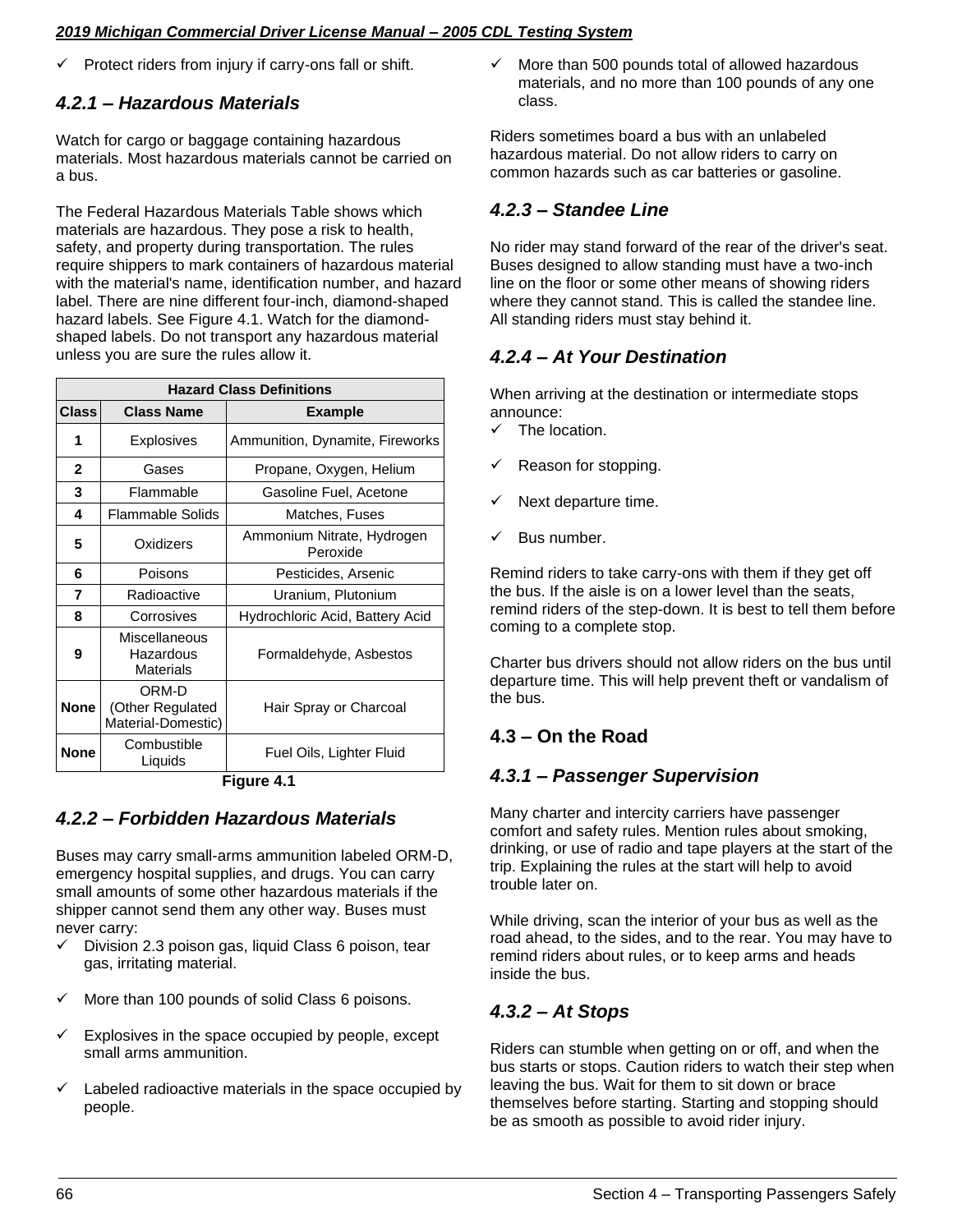Occasionally, you may have a drunk or disruptive rider. You must ensure this rider's safety as well as that of others. Don't discharge such riders where it would be unsafe for them. It may be safer at the next scheduled stop or a well-lighted area where there are other people. Many carriers have guidelines for handling disruptive riders.

# *4.3.3 – Common Accidents*

# **The Most Common Bus Accidents**

Bus accidents often happen at intersections. Use caution, even if a signal or stop sign controls other traffic. School and mass transit buses sometimes scrape off mirrors or hit passing vehicles when pulling out from a bus stop. Remember the clearance your bus needs and watch for poles and tree limbs at stops. Know the size of the gap your bus needs to accelerate and merge with traffic. Wait for the gap to open before leaving the stop. Never assume other drivers will brake to give you room when you signal or start to pull out.

# *4.3.4 – Speed on Curves*

Crashes on curves that kill people and destroy buses result from excessive speed, often when rain or snow has made the road slippery. Every banked curve has a safe "design speed." In good weather, the posted speed is safe for cars, but it may be too high for many buses. With good traction, the bus may roll over; with poor traction, it might slide off the curve. Reduce speed for curves! If your bus leans toward the outside on a banked curve, you are driving too fast.

# *4.3.5 – Railroad-highway Crossing/Stops*

# **Stop at RR Crossings:**

- ✓ Stop your bus between 15 and 50 feet before railroad crossings.
- ✓ Listen and look in both directions for trains. You should open your forward door if it improves your ability to see or hear an approaching train.
- $\checkmark$  Before crossing after a train has passed, make sure there isn't another train coming in the other direction on other tracks.
- ✓ If your bus has a manual transmission, never change gears while crossing the tracks.
- ✓ You do not have to stop, but must slow down and carefully check for other vehicles:
	- At streetcar crossings.
	- Where a policeman or flagman is directing traffic.
	- If a traffic signal is green.
	- At crossings marked as "exempt" or "abandoned."

# *4.3.6 – Drawbridges*

## **Stop at Drawbridges**

Stop at drawbridges that do not have a signal light or traffic control attendant. Stop at least 50 feet before the draw of the bridge. Look to make sure the draw is completely closed before crossing. You do not need to stop, but must slow down and make sure it's safe, when:

- $\checkmark$  There is a traffic light showing green.
- $\checkmark$  The bridge has an attendant or traffic officer who controls traffic whenever the bridge opens.

# **4.4 – After-trip Vehicle Inspection**

Inspect your bus at the end of each shift. If you work for an interstate carrier, you must complete a written inspection report for each bus driven. The report must specify each bus and list any defect that would affect safety or result in a breakdown. If there are no defects, the report should say so.

Riders sometimes damage safety-related parts such as handholds, seats, emergency exits, and windows. If you report this damage at the end of a shift, mechanics can make repairs before the bus goes out again. Mass transit drivers should also make sure passenger signaling devices and brake-door interlocks work properly.

# **4.5 – Prohibited Practices**

Avoid fueling your bus with riders on board unless absolutely necessary. Never refuel in a closed building with riders on board.

Don't talk with riders, or engage in any other distracting activity, while driving.

Do not tow or push a disabled bus with riders aboard the vehicle, unless getting off would be unsafe. Only tow or push the bus to the nearest safe spot to discharge passengers. Follow your employer's guidelines on towing or pushing disabled buses.

# **4.6 – Use of Brake-door Interlocks**

Urban mass transit coaches may have a brake and accelerator interlock system. The interlock applies the brakes and holds the throttle in idle position when the rear door is open. The interlock releases when you close the rear door. Do not use this safety feature in place of the parking brake.